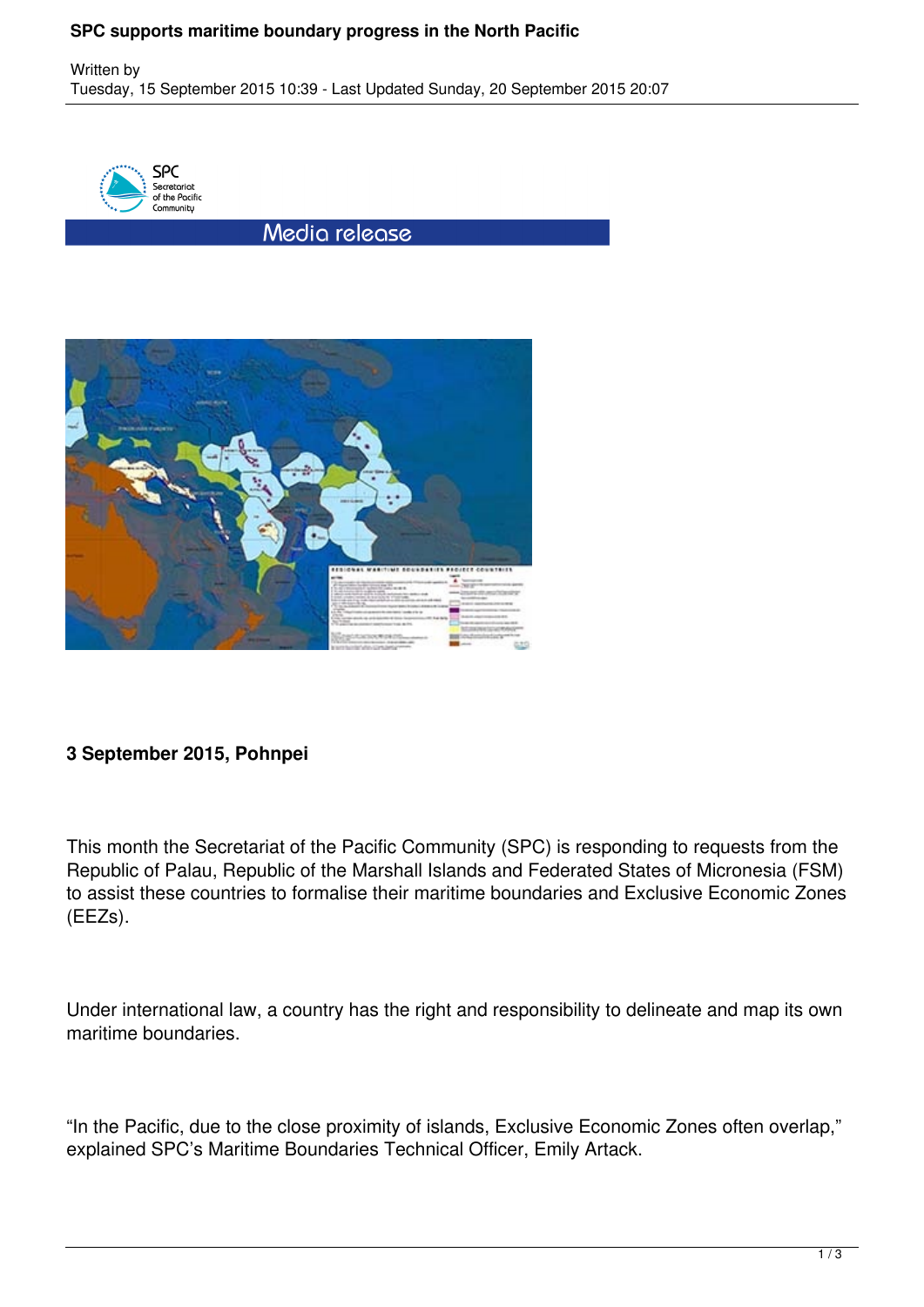## **SPC supports maritime boundary progress in the North Pacific**

"Thus, there's a need for countries to negotiate maritime boundary agreements. Once an agreement or treaty is formalised and signed by the leaders, then the countries know exactly the limits of their own extended maritime areas," Ms Artack said.

This is particularly important when it comes to the management of resources within those EEZs, including fisheries and deep sea minerals.

According to annual data collected by SPC's Oceanic Fisheries Programme, 40% of the global tuna catch is fished in the EEZs of Pacific Community island members, making the tuna industry the most lucrative and critical export for the Pacific Islands region at present.

In 2013 alone, 230,000 metric tonnes of tuna were caught in Palau, Marshall Islands, and the Federated States of Micronesia (FSM) alone—a value of almost USD 600 million.

A workshop began on Tuesday (31 August) at the National Oceanic Resource Management Authority office in Pohnpei, FSM, on maritime boundaries development for relevant stakeholders in FSM.

To further build capacity and awareness in the North Pacific, SPC will also coordinate a sub-regional workshop for the representatives from Palau, Marshall Islands and FSM next week.

Both workshops involve facilitation by SPC and Australia's Attorney General's Department and are supported under the Enhanced Pacific Ocean Governance (EPOG) grant from the Government of Australia.

In the past, the maritime boundary negotiations of the Northern Pacific countries were often assisted by external consultants, but the countries are increasingly taking the lead on this responsibility.